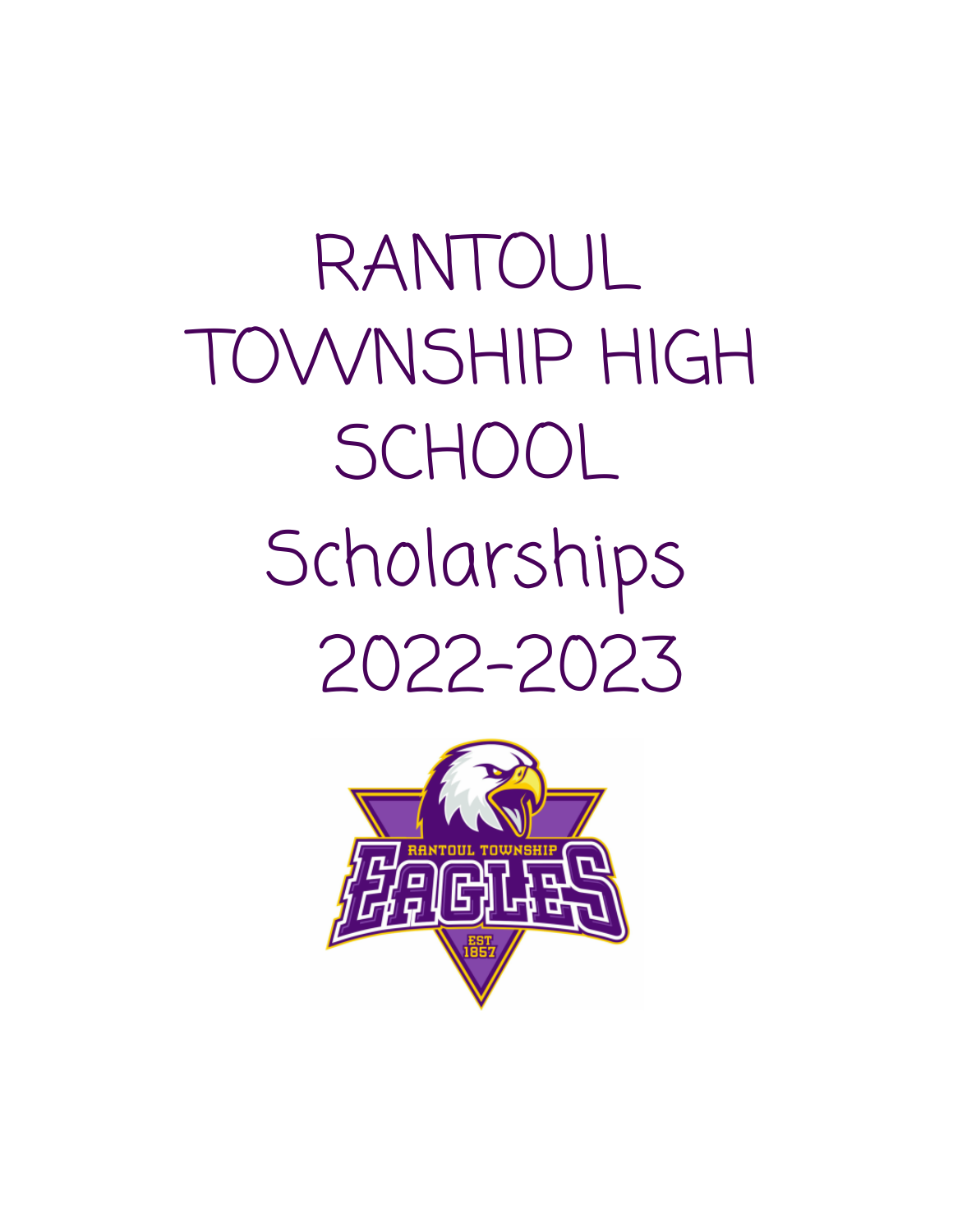Dear Parents and Students,

This scholarship booklet contains information on scholarships that will be available in the counseling center or on-line throughout this school year. As scholarships become available, they will be placed in folders in the counseling center for students to come by and pick up. You can also check out the excel sheet on our school website. Here are some helpful scholarship guidelines:

~ I highly recommend that students visit the counseling center once a week to gather applications. **The deadline dates listed in this booklet are subject to change** so it is important to pay attention to the deadline date listed on each scholarship application, which will be current.

~Two good websites to visit are www.fastweb.com and www.collegegreenlight.com for more scholarship opportunities.

~Another great source of scholarship information is through the website and financial aid office of the student's college of choice.

~Type all applications if possible and follow all instructions carefully!!

~All completed scholarship applications, unless they are to be submitted on-line, need to be turned into Mrs. Sims.

~Many of the March scholarships require teacher recommendation forms. I will visit Senior English classes in January to explain this process.

~Please mark your calendars for our annual Financial Aid Night on Monday 09/19 at 6:30 PM, Wednesday 9/21 at 6:30 PM (Spanish), and Thursday 9/22 9 AM in the RTHS library. Information on how to apply for federal and state grants, loans, and work-study programs will be presented at this time.

~Students and parents with questions regarding scholarships can reach me at megansims@rths193.org or students can fill out a blue slip or stop by the counseling center to visit with me.

Thank you, Mrs. Sims

School Counselor/Scholarship Coordinator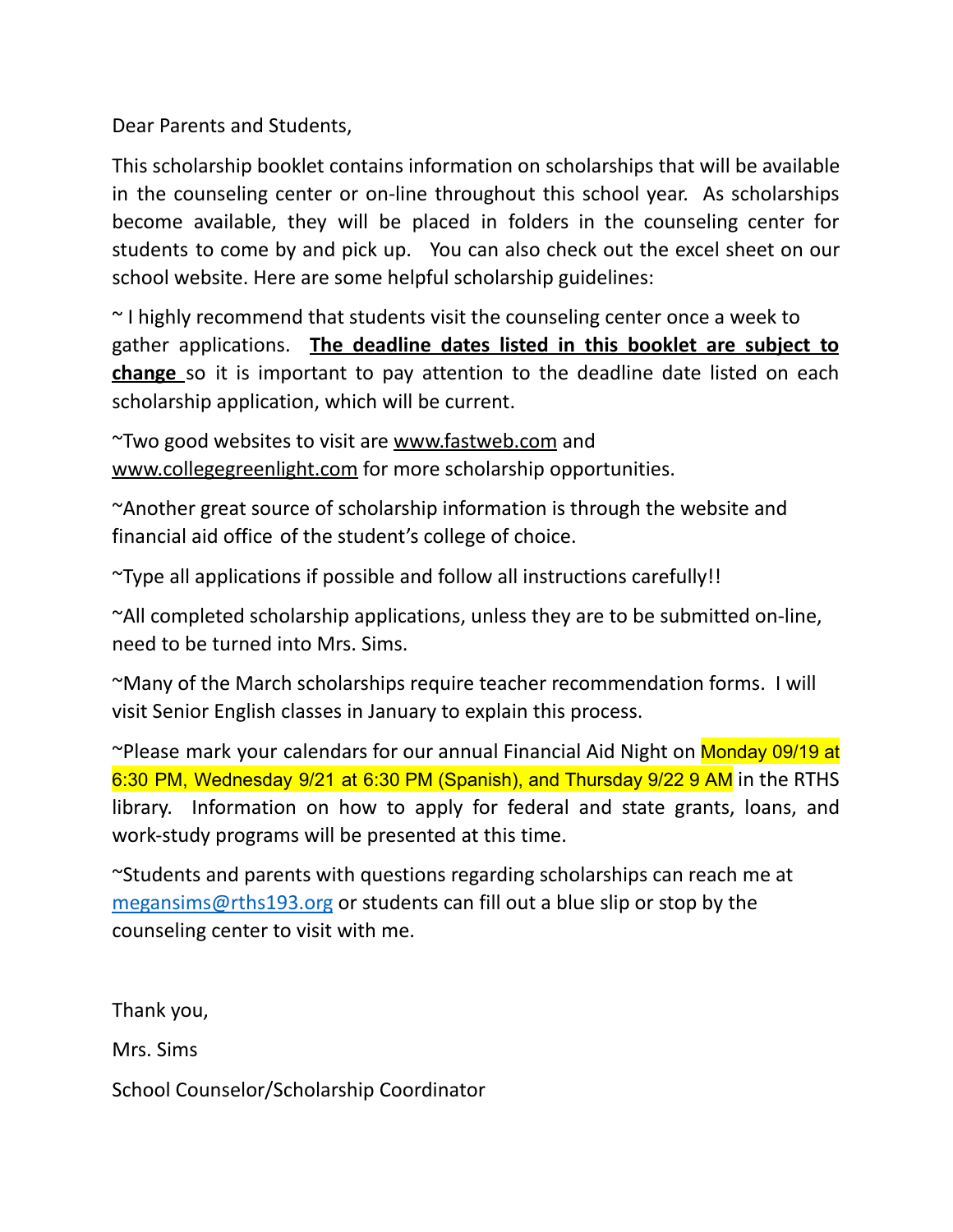# **OCTOBER**

## **\*COCA-COLA SCHOLARS:**

# DEADLINE: OCTOBER 31

CRITERIA: Based on character and personal merit (school leadership, extracurricular activities, academic achievement, motivation, awards). MUST APPLY ON-LINE AT: [Cokeurl.com/Apply2022](http://www.coca-colascholars.org)

## **\*HORATIO ALGER SCHOLARSHIP:**

# DEADLINE: OCTOBER 26

CRITERIA: Minimum 3.0 grade point average, student must be involved in extracurricular and community service activities, demonstrate financial need, and be a U.S. citizen. APPLY ON-LINE AT: scholars.horatioalger.com

# **\*OMEGA PSI PHI FRATERNITY ESSAY CONTEST:**

# DEADLINE: OCTOBER 18

CRITERIA: Write a 700-750 word essay on a topic selected by the fraternity.

# **\*VOICE OF DEMOCRACY ESSAY CONTEST:**

# DEADLINE: OCTOBER 24

CRITERIA: Open to grades 9-12. Students must write and record an essay on a topic selected by the VFW.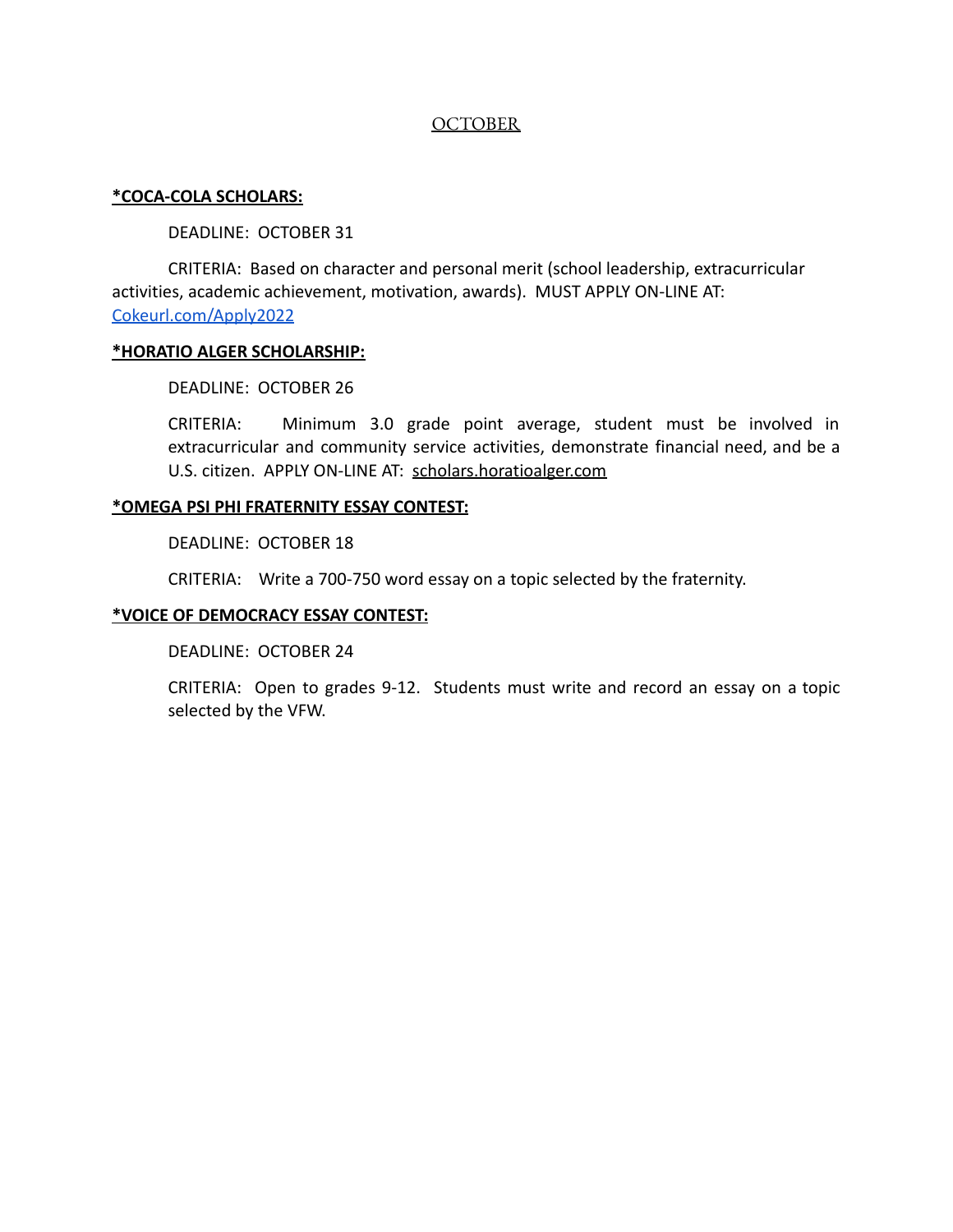# NOVEMBER

# **\*ELKS CLUB MOST VALUABLE STUDENT SCHOLARSHIP:**

DEADLINE: NOVEMBER 5

CRITERIA: Based on g.p.a., financial need, and leadership. Apply on-line: [www.elks.org/enf/scholars](http://www.elks.org/enf/scholars)

# **\*GREENHOUSE SCHOLARS:**

DEADLINE: NOVEMBER 22

CRITERIA: Applicants must be planning to attend a 4-year college, be a U.S. citizen, have a 4.5 unweighted grade point average, demonstrate financial need, possess excellent leadership skills, and the ability to persevere through difficult circumstances. Apply on- line: <https://greenhousescholars.org/our-scholars/become-a-scholar/>

# **\*JACK KENT COOK FOUNDATION SCHOLARSHIP:**

DEADLINE: EARLY NOVEMBER

CRITERIA: Applicants must have GPA of 4.5 or higher, 26 or higher ACT, and financial need. Apply on-line at: [www.jkcf.org](http://www.jkcf.org)

## **\*THE PRUDENTIAL SPIRIT OF COMMUNITY AWARD:**

DEADLINE: NOVEMBER 5

CRITERIA: Open to any senior who has volunteered in their community in the past year. Apply online at: <http://spirit.prudential.com>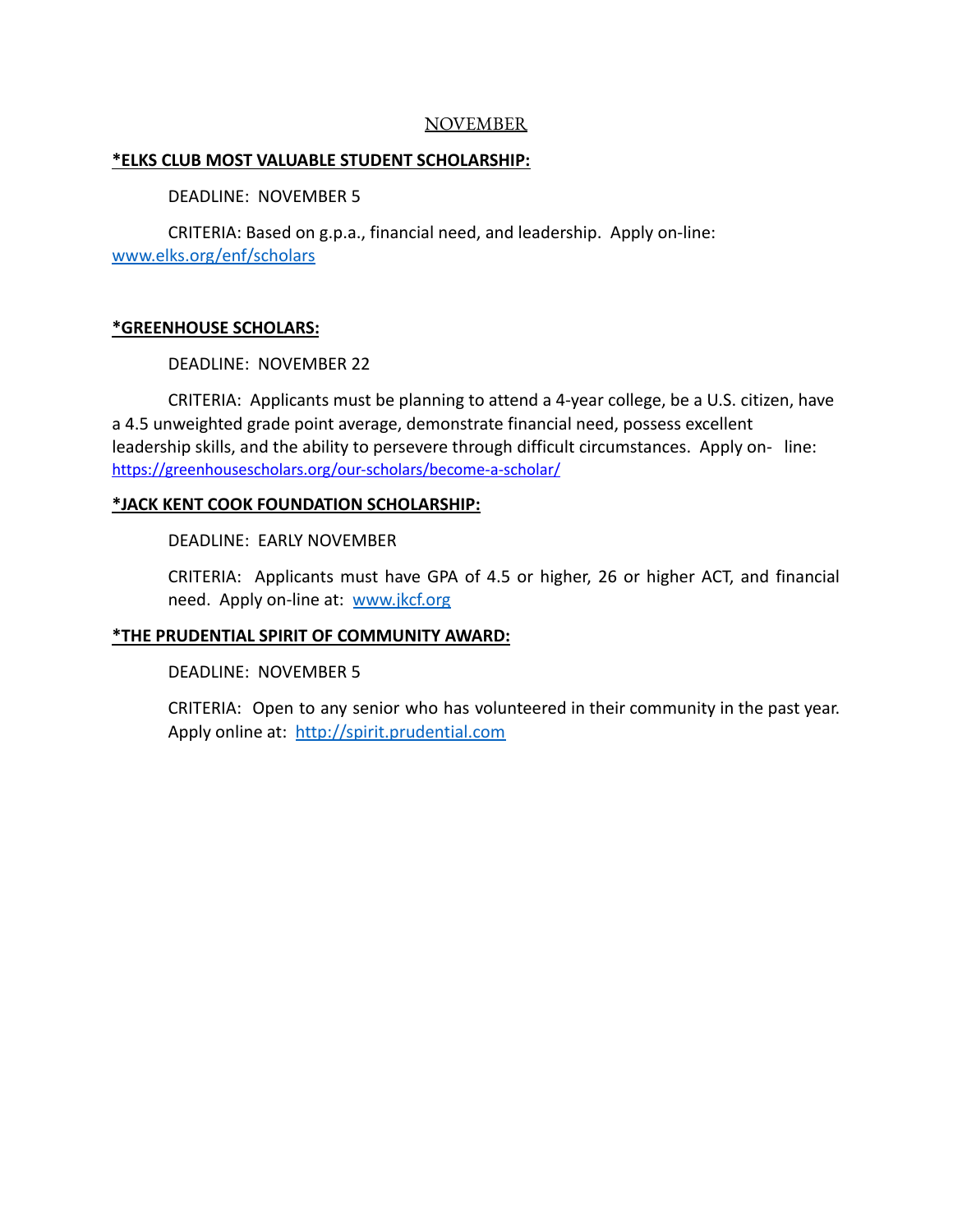# DECEMBER

## **\*AXA SCHOLARSHIP:**

# DEADLINE: DECEMBER 15

CRITERIA: Student must be active in their community, must have achieved goals despite personal challenges/difficulties, and must have the ability to succeed in college. Apply on-line: [www.axa-achievement.com](http://www.axa-achievement.com)

## **\*BURGER KING SCHOLARS:**

# DEADLINE: DECEMBER 15

CRITERIA: Student must have at least a 3.5 GPA (on 5.0 scale), demonstrate participation in community and school activities, financial need. APPLY ON-LINE AT: [www.scholarshipamerica.org/burgerkingscholars](http://www.scholarshipamerica.org/burgerkingscholars)

# **\*FOOT LOCKER SCHOLAR ATHLETE PROGRAM:**

# DEADLINE: TBA

CRITERIA: The Foot Locker Scholar Athletes program honors student-athletes who demonstrate exceptional academic ability and strong leadership skills in sports, in their schools, and within their communities. Applicants must have a minimum 4.0 GPA (on a 5.0 scale).

# **\*ILLINOIS ELECTRIC COOPERATIVES SCHOLARSHIP:**

## DEADLINE: DECEMBER 31

CRITERIA: Must be a consumer/member of an Illinois electric cooperative or child of an Illinois electric cooperative employee or director to be eligible.

## **\*NATIONAL WILD TURKEY FEDERATION SCHOLARSHIP:**

DEADLINE: DECEMBER 6

CRITERIA: Student must have 4.0 or above g.p.a., be active in hunting sports, and have a current hunting license.

## **\*TEACH OUTDOORS, INC. SCHOLARSHIP**

## DEADLINE: DECEMBER 19

CRITERIA: Student must have a minimum GPA of 3.75/5.00. Also required is a 1-2 page essay describing a memorable outdoor experience with a tradition or lesson that was passed on to the applicant in which the applicant will pass on to future generations.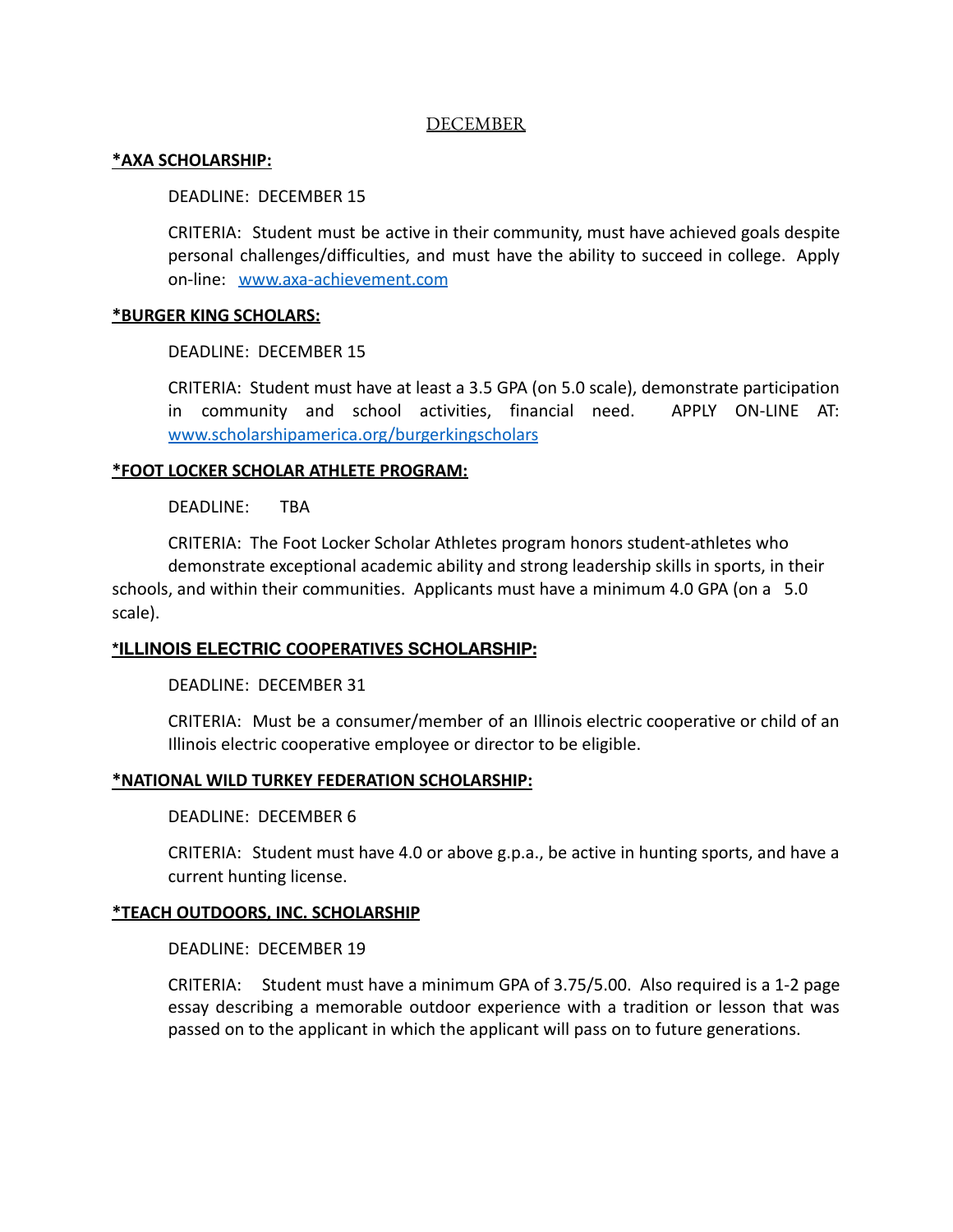# **\*U OF I CHILDREN OF VETERANS SCHOLARSHIP:**

DEADLINE: DECEMBER 15

CRITERIA: Student must be admitted to the U of I and be the natural or adopted child of a veteran.

# **JANUARY**

## **\*AMERICAN LEGION ESSAY CONTEST:**

DEADLINE: FEBRUARY 14

CRITERIA: Open to grades 9-12. Applicants must write an essay on a subject selected by the American Legion.

## **\*CBAI FOUNDATION FOR COMMUNITY BANKING SCHOLARSHIP:**

DEADLINE: JANUARY 24

CRITERIA: Applicants must write essay on "The Importance of Community Banking"

# **\*HEALTH CARE LEADERS SCHOLARSHIP:**

DEADLINE: JANUARY 29

CRITERIA: Applicants must be accepted to a nursing or medical related program, grade point average must be 4.0 and above.

APPLY ON-LINE AT: <http://nurse.org/healthcare-leaders/>

# **\*HELENA ACRE HOMEGROWN SCHOLARSHIP:**

DEADLINE: JANUARY 31

CRITERIA: Applicants must be planning to major in Agriculture.

## **\*ILLINOIS DAUGHTERS OF THE AMERICAN REVOLUTION SCHOLARSHIP:**

DEADLINE: JANUARY 24

CRITERIA: Student must demonstrate financial need, and plan to attend an Illinois public college.

## **\*STIFEL FABRIC OF SOCIETY ESSAY CONTEST:**

DEADLINE: JANUARY 16

CRITERIA: Applicants must write a 600-800 word essay on a chosen topic.

# **\*THE FIRST STEP SCHOLARSHIP:**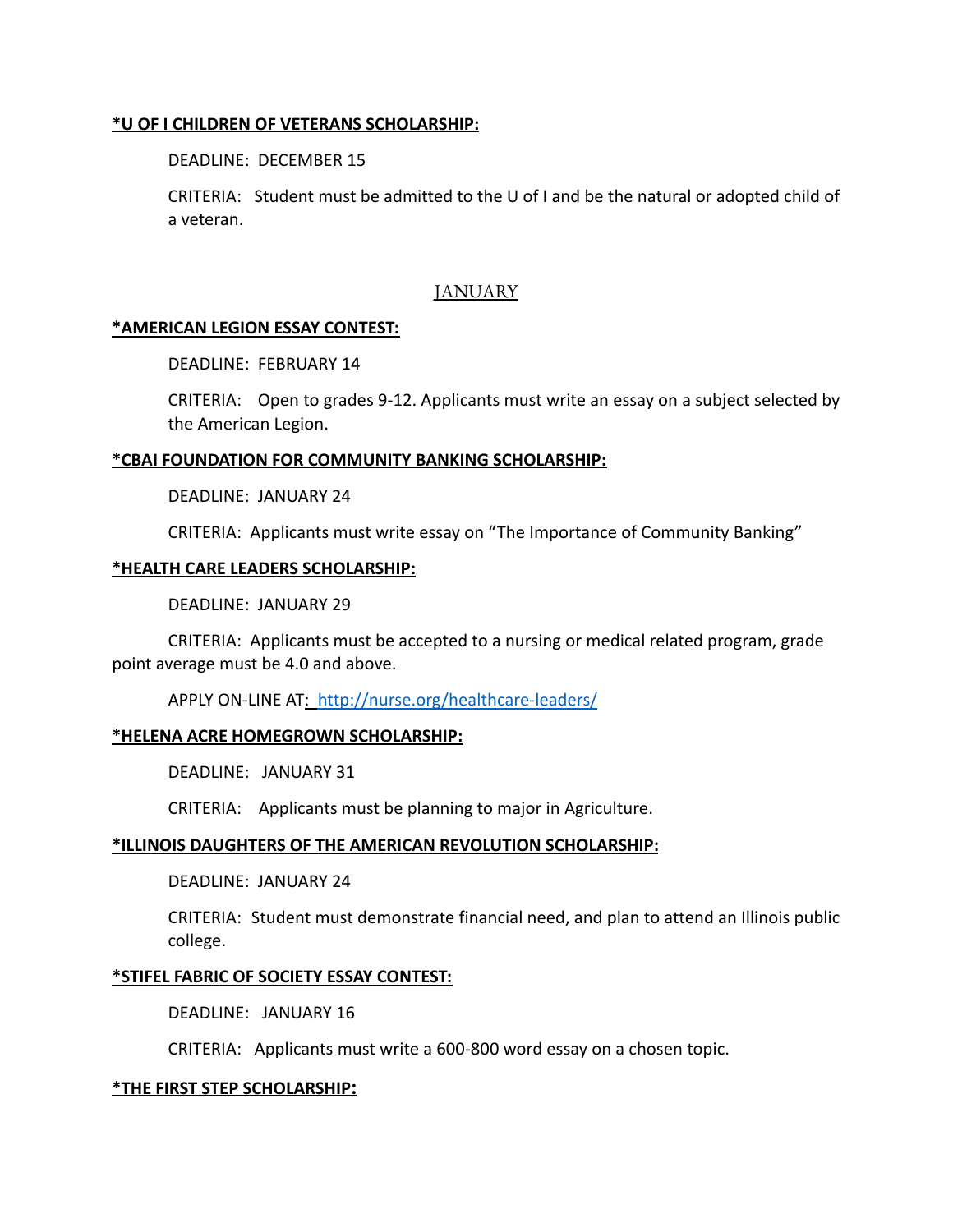#### DEADLINE: JANUARY 24

CRITERIA: Student must have a grade point average of "C" or higher. Preference given to students who have overcome physical, emotional, economic or social challenges. Essay or video required explaining why the student feels they deserve the scholarship, what their future plans are, and how they plan to use the scholarship in achieving their goals.

## **FEBRUARY**

#### **\*AMERICA'S FARMERS GROW AG LEADERS SCHOLARSHIP:**

#### DEADLINE: FEBRUARY

CRITERIA: Applicant must be planning to major in an Ag-related field. Applicants do not have to be members of FFA.

APPLY ON-LINE AT: FFA.org/scholarships

#### **\*AMVETS SERVICE FOUNDATION AND LADIES AUXILIARY SCHOLARSHIPS:**

DEADLINE: FEBRUARY 21

CRITERIA: Applicant must be the child or grandchild of a veteran.

#### **\*BETA SIGMA PSI SCHOLARSHIP:**

DEADLINE: FEBRUARY 10

CRITERIA: For confirmed Lutheran males planning to attend the University of Illinois.

#### **\*CHAMPAIGN COUNTY FARM BUREAU:**

DEADLINE: FEBRUARY 21

CRITERIA: Selection based on academics, school and community activities, community service, financial need, employment history, and the intent to pursue an agricultural career.

#### **\*CHILDREN OF WARRIORS SCHOLARSHIP:**

DEADLINE: FEBRUARY 26

CRITERIA: Applicants must be the child or grandchild of a veteran. In addition, 50 hours of community service, an essay, and 4 letters of recommendation are required.

#### **\* FREESE MEMORIAL SCHOLARSHIP:**

DEADLINE: FEBRUARY 21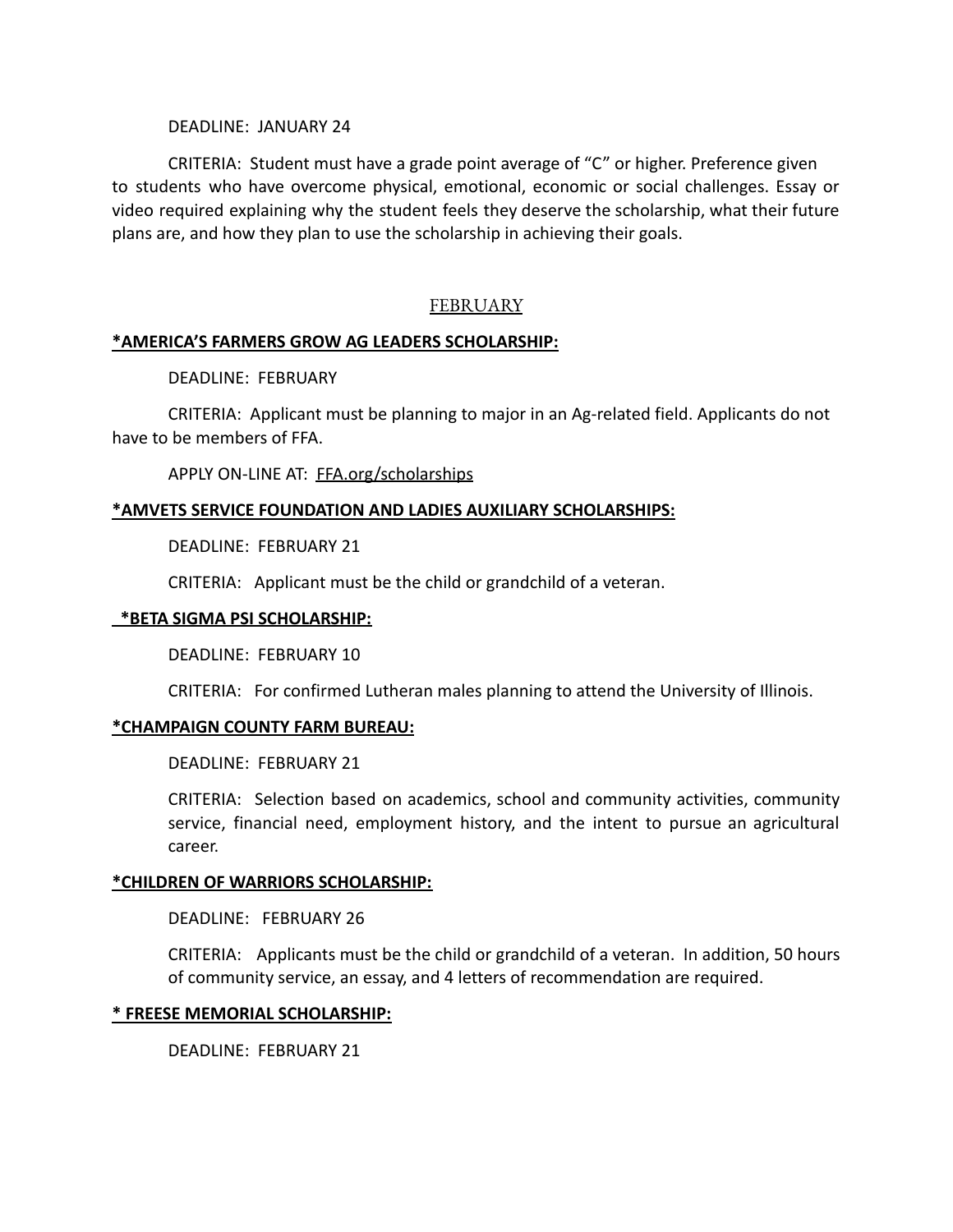CRITERIA: Student must be the son or daughter of a farmer, also based on academics and financial need.

## **\* KATHRYN G. HANSEN (SECRETARIAT) SCHOLARSHIP:**

DEADLINE: FEBRUARY 28

CRITERIA: Awarded to a student pursuing a degree in a secretarial or business-related field.

# **\* MEDIACOM SCHOLARSHIP:**

## DEADLINE: FEBRUARY 7

CRITERIA: Based on academic achievement, leadership, participation in school and community activities, and references from two educators.

# **\*PTA-LILLIAN GLOVER SCHOLARSHIP:**

## DEADLINE: FEBRUARY 14

CRITERIA: Student must be planning to enter the field of education or education-related field, and rank in the upper 25% of their class. Apply on-line at: <http://illinoispta.org/scholarshipapplication.html>

## **\*RICHARD AND ELIZABETH DEAN DAR SCHOLARSHIP:**

DEADLINE: FEBRUARY 12

CRITERIA: Based on academic merit. Student must have a 5.0 grade point average.

## **\*TACO BELL LIVE MAS SCHOLARSHIP:**

# DEADLINE: FEBRUARY 21

CRITERIA: Student must submit an original video (2 minutes or less) that tells us the story of your real, driving passion in making a difference in the world. The submission can be a short film, animation, or a simple testimonial.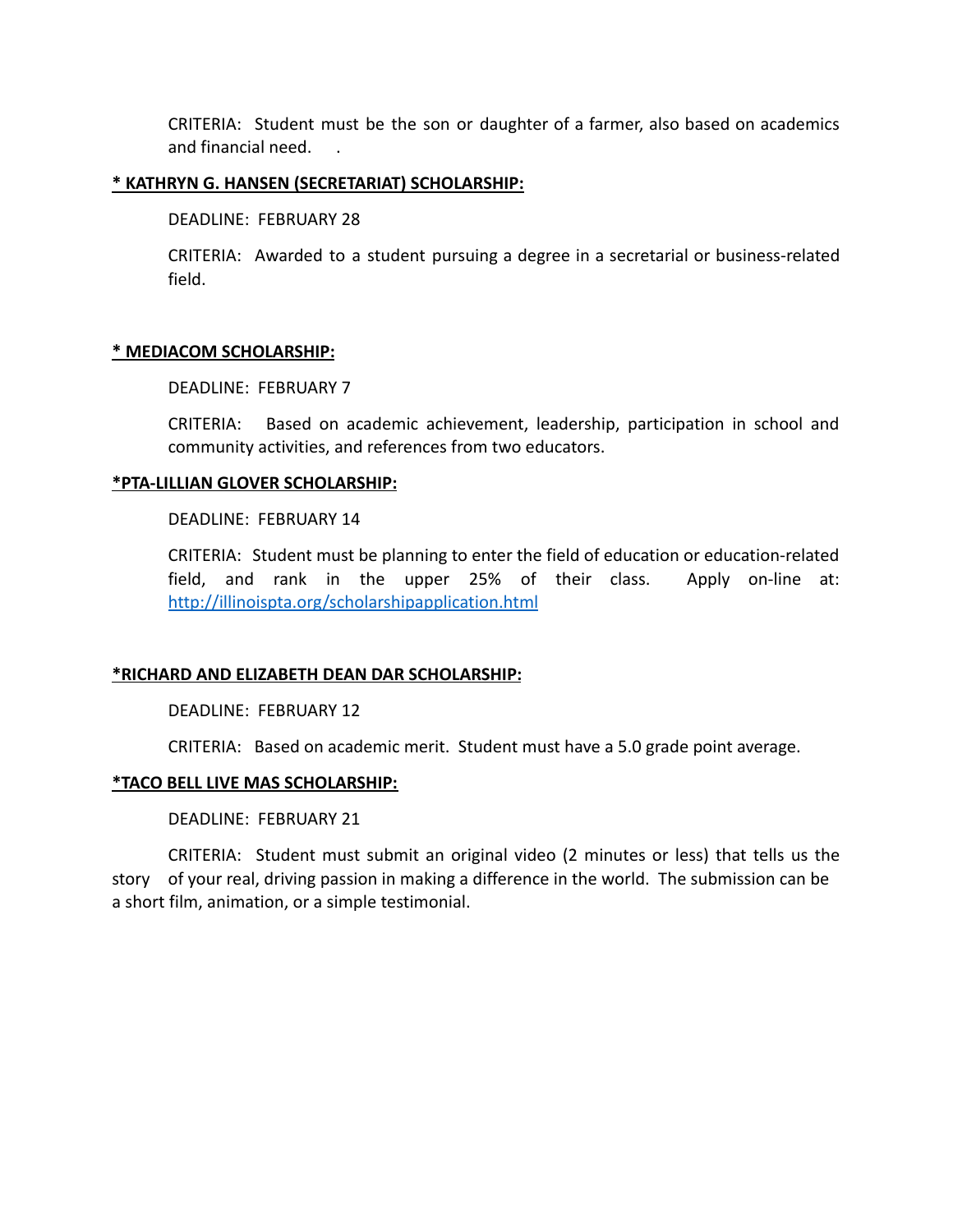# MARCH

## \***ADA MUCKLESTONE MEMORIAL SCHOLARSHIP:**

DEADLINE: MARCH 6

CRITERIA: Student must be the child or grandchild of a veteran. Also based on essay, volunteer work, academics, and financial need.

#### **\*AMERICAN LEGION PAST PRESIDENTS PARLEY SCHOLARSHIP:**

#### DEADLINE: APRIL 2

CRITERIA: Applicants must be seeking a career in Nursing and currently accepted into an accredited nursing program or enrolled in classes required for the nursing program. A brief essay, 3 letters of recommendation, and a copy of the most recent tax returns of the parent and applicant are required.

#### **\*BANK OF RANTOUL SCHOLARSHIP:**

#### DEADLINE: MARCH 13

CRITERIA: Student must rank in the upper half of class and plan to enroll at a 4 year college or university. Requires teacher recommendation forms.

#### **\*BETA SIGMA PHI-XI ETA OMICRON SCHOLARSHIP:**

#### DEADLINE: MARCH 13

CRITERIA: Student must be a senior girl with grade point average of "B" (3.67-4.33). Requires teacher recommendation forms.

#### **\*CHARLES INDUSTRIES ROBERT F. CHARLES MEMORIAL SCHOLARSHIP:**

DEADLINE: MARCH 13

CRITERIA: Based on academics, character, and need. Requires teacher recommendation forms.

#### **\* CHRISTIE FOUNDATION SCHOLARSHIP:**

DEADLINE: MARCH 31

CRITERIA: Student must be planning to enter a health care field. Apply on-line at: www.christiefoundation.org

## **\* DON MYRICK MEMORIAL SCHOLARSHIP:**

DEADLINE: MARCH 13

CRITERIA: Student must be planning to attend a vocational, trade school, or 2-year college OR major in Agriculture. Requires teacher recommendation forms.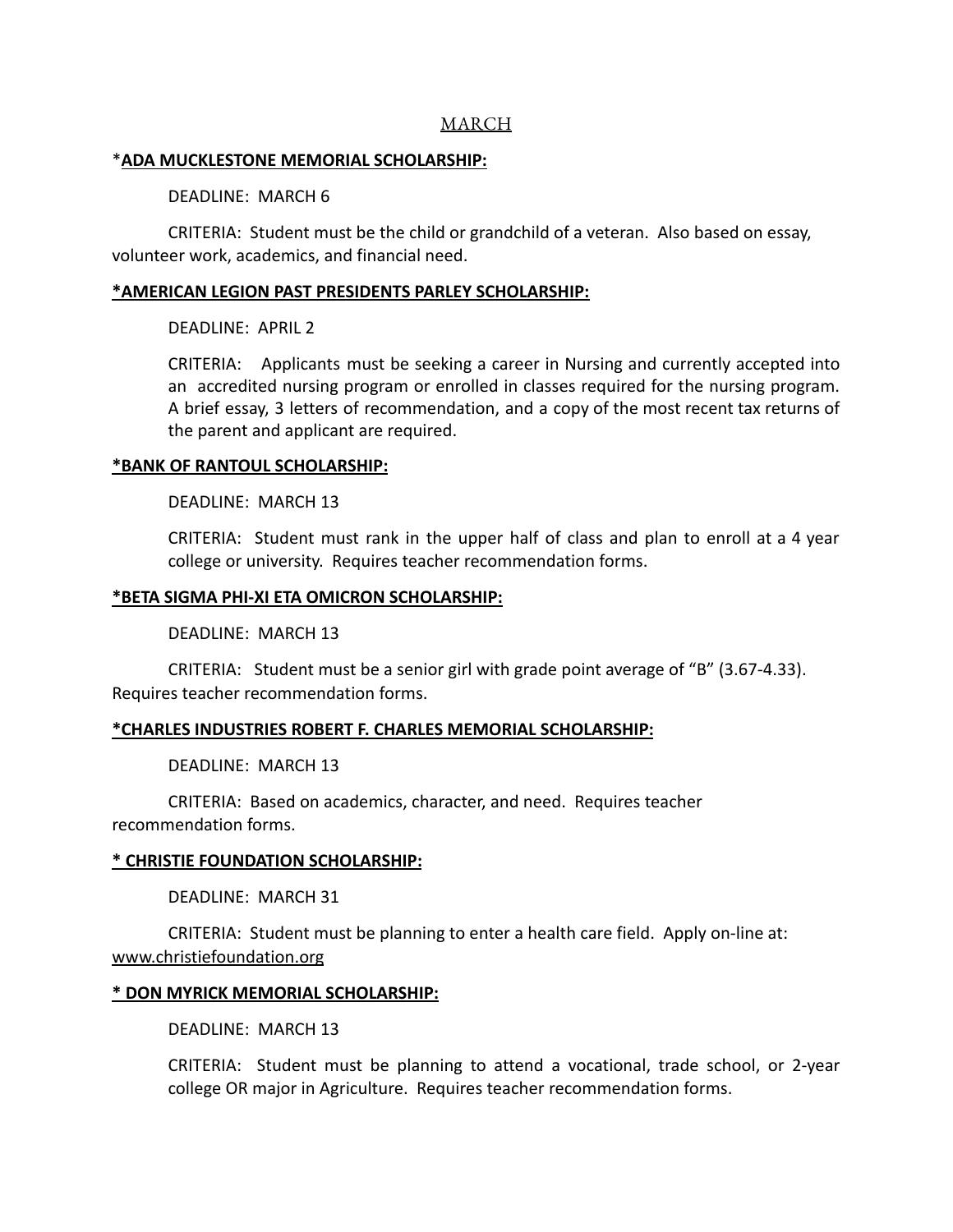## **\* GIFFORD LIONS CLUB SCHOLARSHIP:**

## DEADLINE: MARCH 6

CRITERIA: Applicant must be from Gifford, Thomasboro, Prairieview, or Ludlow. Based on financial need, academics, and activities. Requires teacher recommendation forms.

# **\*ILLINOIS MASONIC SCHOLARSHIP:**

DEADLINE: MARCH 24

CRITERIA: Applicants must be planning to enter the healthcare field, and have a "B" grade point average.

## **\*ILLINOIS MUNICIPAL UTILITIES ASSOCIATION SCHOLARSHIP:**

DEADLINE: MARCH 6

CRITERIA: Student must receive electricity from the Village of Rantoul, essay required

# **\* ILLINOIS SHERIFF'S ASSOCIATION SCHOLARSHIP:**

## DEADLINE: MARCH 6

CRITERIA: Student must be planning to enroll full-time at a college or university.

## **\* JOHN AND DOROTHY SCHETTLER SCHOLARSHIP:**

## DEADLINE: MARCH 6

CRITERIA: Awarded to a RTHS student who is pursuing a career in education. Preference is given to those planning a career in Consumer and Family Science, Agriculture, or Counseling.

## **\* KNIGHTS OF COLUMBUS SCHOLARSHIP:**

# DEADLINE: MARCH 25

CRITERIA: Applicant must be Catholic, have at least a 4.0 (B) grade point average, and be involved in school, church, and community activities. Requires teacher recommendation forms.

## **\*LGBT INITIATIVE SCHOLARSHIP:**

## DEADLINE: MARCH 6

CRITERIA: Applicant must identify as lesbian, gay, bisexual, or transgendered, must have at least a 3.0 grade point average, and have applied to college.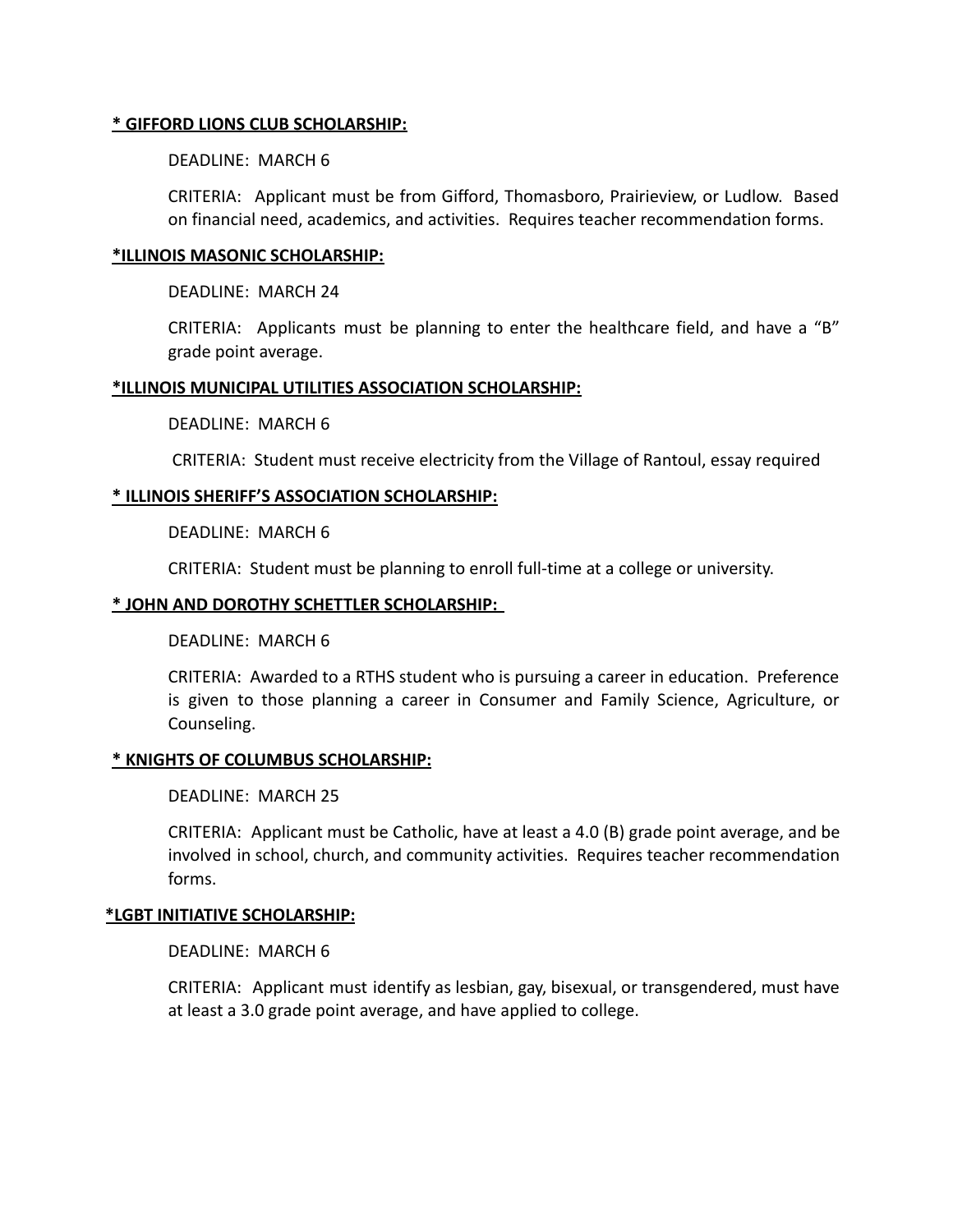## **\*MARINE CORPS SCHOLARSHIPS:**

#### DEADLINE: MARCH 1

CRITERIA: Student must be the child of a Marine, and family income must be under \$80,000. Apply on-line at: mcsf.org/apply

#### **\* MARLENE MONROE AND ARTIE CALBERT, SR. MEMORIAL SCHOLARSHIP:**

#### DEADLINE: MARCH 25

CRITERIA: Applicants must have a B- (3.67) or higher grade point average. Preference given to a student majoring in health or education fields. Essay and teacher recommendation forms required.

#### **\*NAIFA SCHOLARSHIP:**

## DEADLINE: MARCH 25

CRITERIA: Student must be planning to major in Insurance, Finance, Business, or other field related to the Financial Services Industry.

#### **\*PARKLAND COLLEGE/CHRISTIE CLINIC NURSING SCHOLARSHIP:**

#### DEADLINE: MARCH 25

CRITERIA: Student must be an incoming student enrolled in a health professions degree program at Parkland, ACT score of 20 or above or SAT score of 1325 or above.

#### **\* PEO SISTERHOOD SCHOLARSHIP:**

## DEADLINE: MARCH 6

CRITERIA: For senior girls in the upper 1/3 of the class. Requires teacher recommendation forms.

#### **\* RANTOUL CORE CLUB SCHOLARSHIP:**

DEADLINE: MARCH 6

CRITERIA: Applicant must have attended RTHS for one full year. Requires teacher recommendation forms.

## **\*RANTOUL CORE CLUB PARKLAND COLLEGE SCHOLARSHIP:**

## DEADLINE: MARCH 6

CRITERIA: Student must have completed an application to Parkland, and plan on attending there in the fall semester. Requires teacher recommendation forms.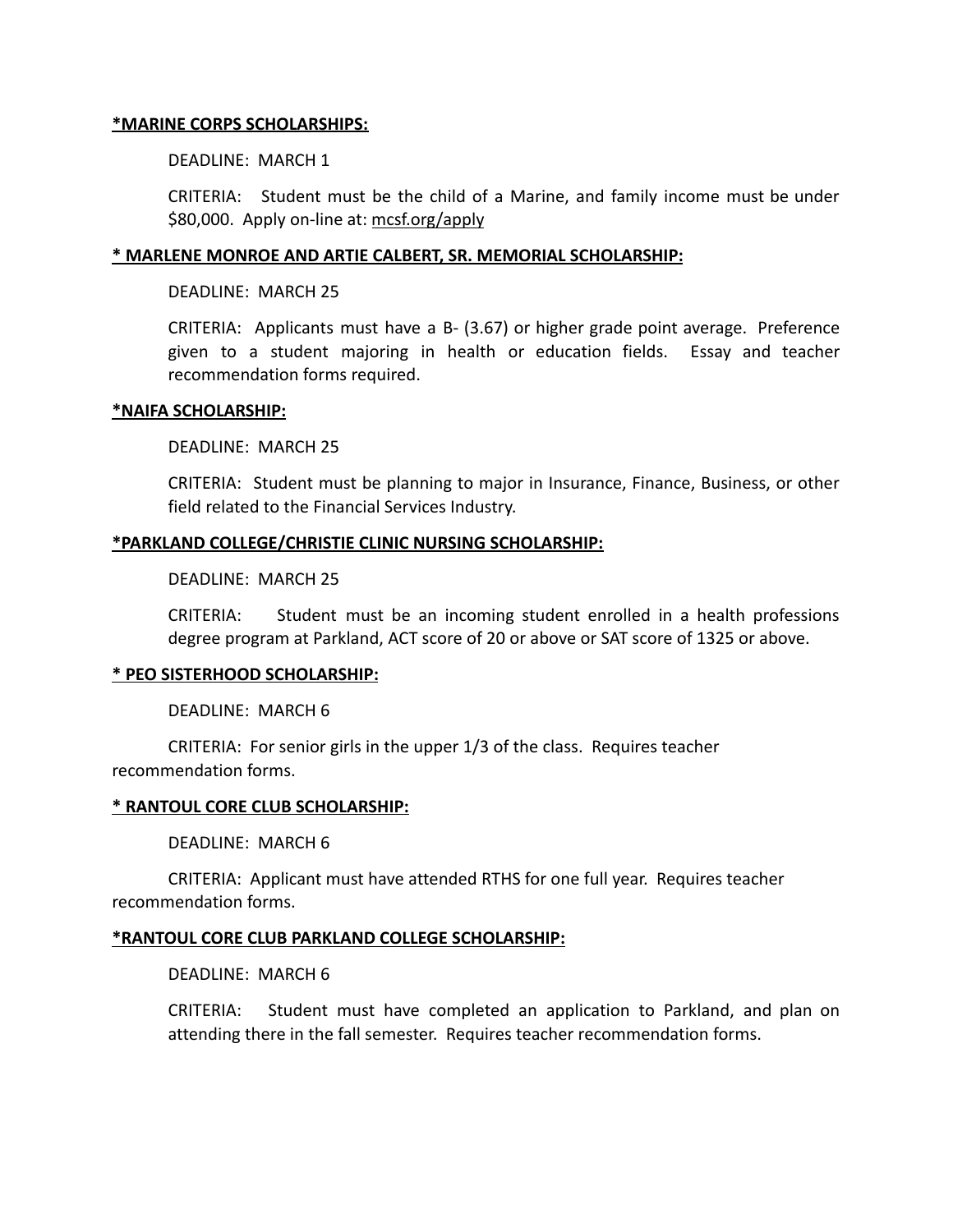# **\* RANTOUL HIGH SCHOOL FFA DEVIN FIEDLER MEMORIAL SCHOLARSHIP:**

## DEADLINE: MARCH 6

CRITERIA: Student must be planning to pursue a career in an Agriculture-related field, must be accepted into an Illinois college (2-year community college or 4-year college/university), and have a "C" or better g.p.a. Requires teacher recommendation forms.

# **\* RANTOUL ROTARY GLENN E. HANSEN 2-YEAR SCHOLARSHIP:**

## DEADLINE: MARCH 13

CRITERIA: Student must be planning to attend a two year community college or trade school. Requires teacher recommendation forms. Top 3 candidates will be interviewed by the Rotary committee.

# **\*RANTOUL ROTARY LYNN H. GIBBS 4-YEAR MEMORIAL SCHOLARSHIP:**

# DEADLINE: MARCH 13

CRITERIA: Student must be planning to attend a four year college and must be in the upper 1/3 of class. Requires teacher recommendation forms. Top 3 candidates will be interviewed by the Rotary committee.

## **\* RANTOUL VOLUNTEER FIREFIGHTERS MEMORIAL SCHOLARSHIP:**

## DEADLINE: MARCH 13

CRITERIA: Student must be planning to pursue a career in Public Service (Police officer, Firefighter, Paramedic, etc.), and must be accepted into a 2 or 4-year college. Requires teacher recommendation forms.

## **\*RTHS BOOSTER CLUB SCHOLARSHIP:**

## DEADLINE: MARCH 13

CRITERIA: Applicants must be planning to attend a 2 or 4-year College, and be involved in at least one sport during Senior year. Selection based on scholastic ability, involvement in school activities, financial need, and essay.

## **\*RTHSEA SCHOLARSHIP:**

# DEADLINE: MARCH 25

CRITERIA: Applicants must be planning to attend a 4-year college or university. Requires teacher recommendation forms.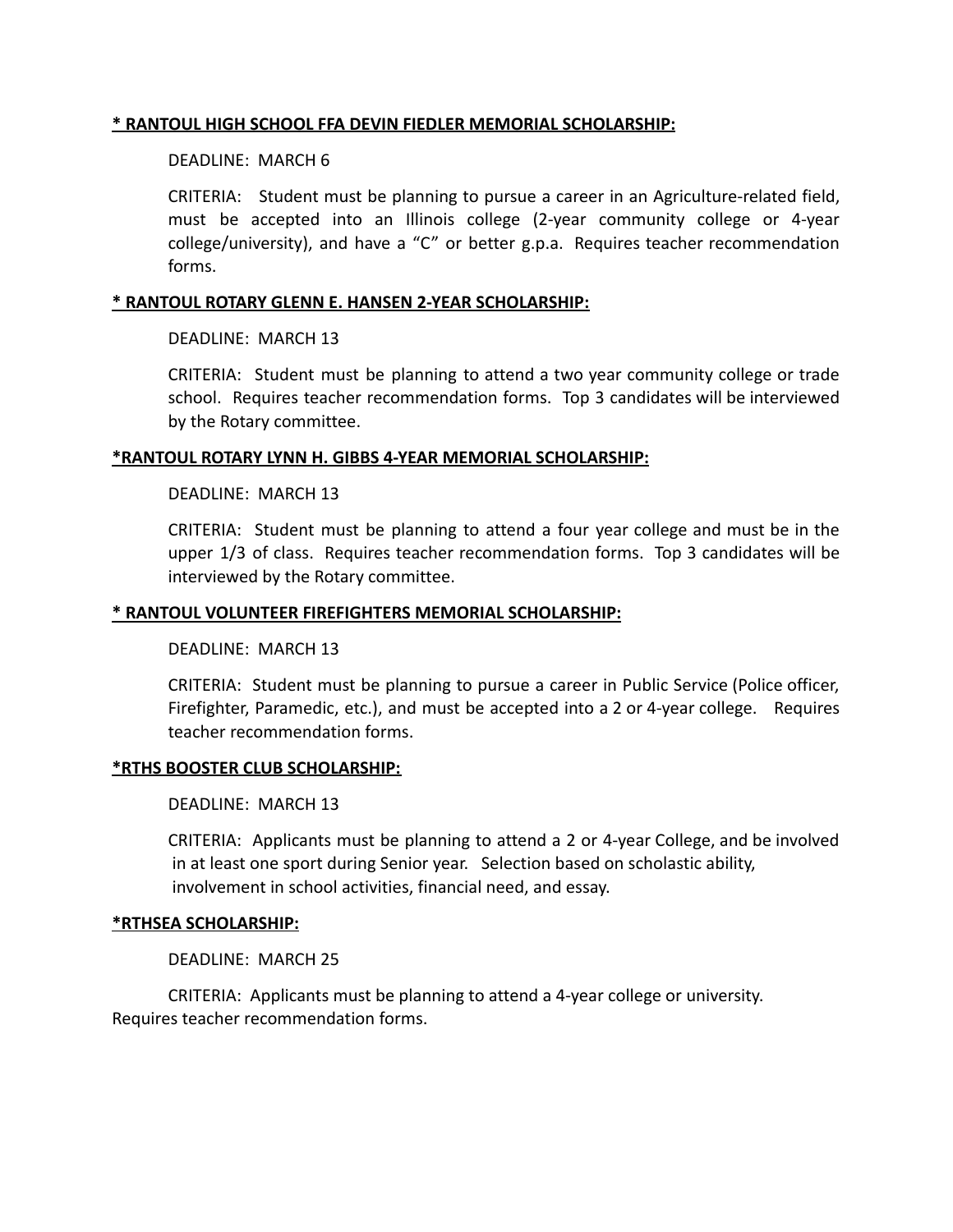# **\*SAE ENGINEERING SCHOLARSHIPS:**

DEADLINE: MARCH 13

CRITERIA: Applicant must have at least a 4.5 g.p.a. and plan to major in engineering.

# **\*THE CHORALE YOUNG ARTIST SCHOLARSHIP:**

DEADLINE: MARCH 6

CRITERIA: Applicants must plan to major in a music field, audition DVD or CD required.

# **\*WOMEN'S BUSINESS COUNCIL OF CHAMPAIGN COUNTY JUMPSTART SCHOLARSHIP:**

DEADLINE: MARCH 13

CRITERIA: FEMALES ONLY. Grade point average of at least 4.0 on a 5.0 scale, proof of enrollment at a post-secondary institution or trade school.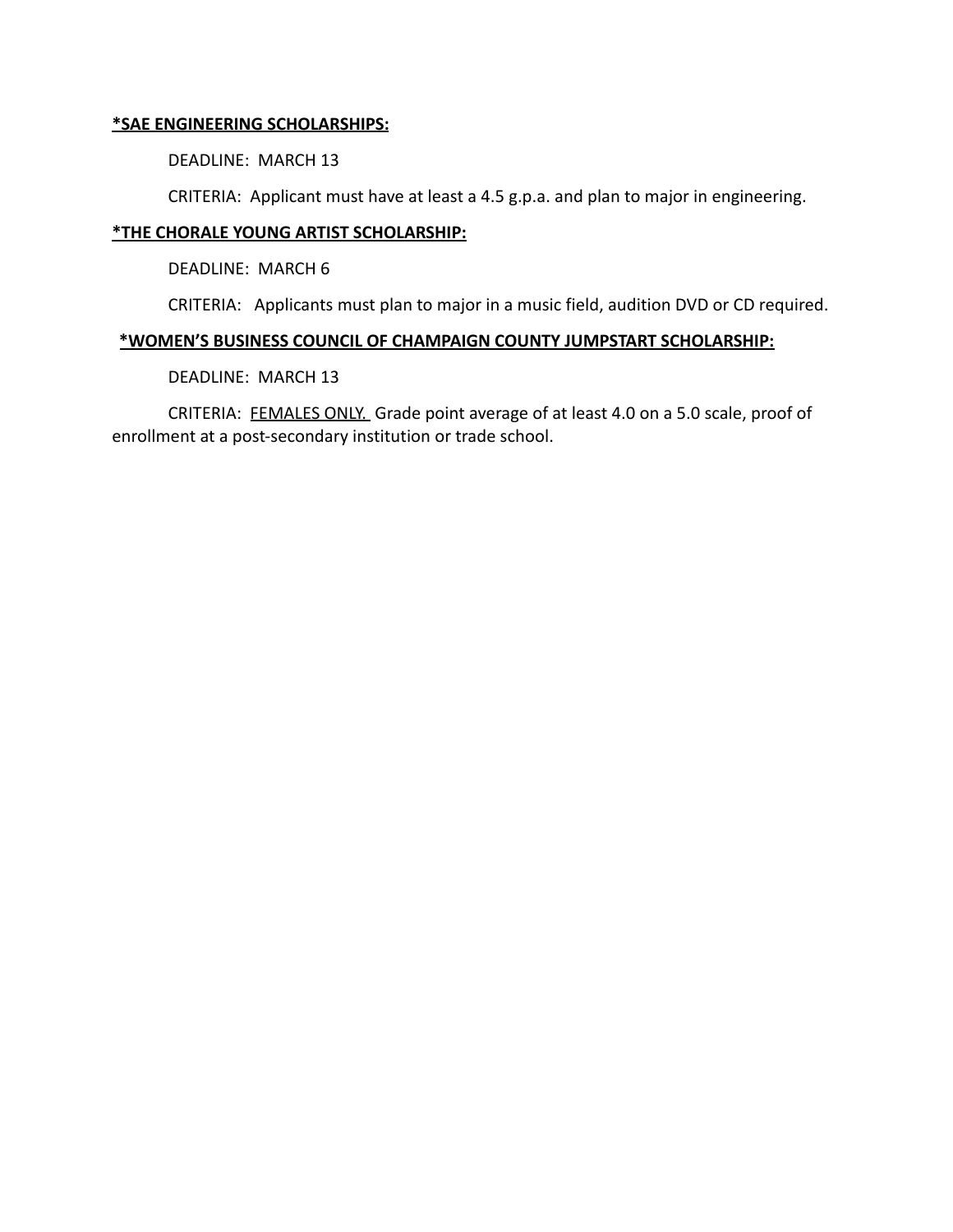## APRIL

#### **\*BUSEY BANK COMMUNITY REINVESTMENT ACT SCHOLARSHIP:**

DEADLINE: APRIL 24

CRITERIA: Applicants must demonstrate financial need and plan to attend an Illinois college.

#### **\*CHAMPAIGN COUNTY CRIME STOPPERS SCHOLARSHIP**

DEADLINE: MAY 10

CRITERIA: Student must be planning to major in Criminal Justice. Two letters of recommendation are required.

#### **\*COMMUNITY SERVICES BLOCK GRANT**:

DEADLINE: APRIL 5

CRITERIA: Family must be at or below 125% of Federal Poverty Guidelines, GPA must be at least 4.0.

#### **\*DUANE G. WOLKEN MEMORIAL SCHOLARSHIP:**

CRITERIA: APRIL 3

CRITERIA: Applicants must have a "C" or better grade point average and must be planning to pursue a career in an Agriculture-related field. Requires teacher recommendation forms.

## **\*ILLINOIS HEARTLAND DECORATIVE ARTISTS SCHOLARSHIP:**

DEADLINE: APRIL 3

CRITERIA: Student must be planning to pursue a career in fine arts.

#### **\*PARKLAND COLLEGE JENNIFER SINCLAIR SCHOLARSHIP:**

DEADLINE: APRIL 12

CRITERIA: Applicant must have completed the FAFSA, plus submit a one-page (minimum) essay describing his/her short and long-term goals and how this scholarship will help him/her to "Live Legendary."

#### **\*PARKLAND COLLEGE MARILYN HUCKABA SCHOLARSHIP:**

DEADLINE: APRIL 10

CRITERIA: Applicant must be planning to attend Parkland and have a minimum 4.4 grade point average. Trustee Scholarship recipients cannot apply.